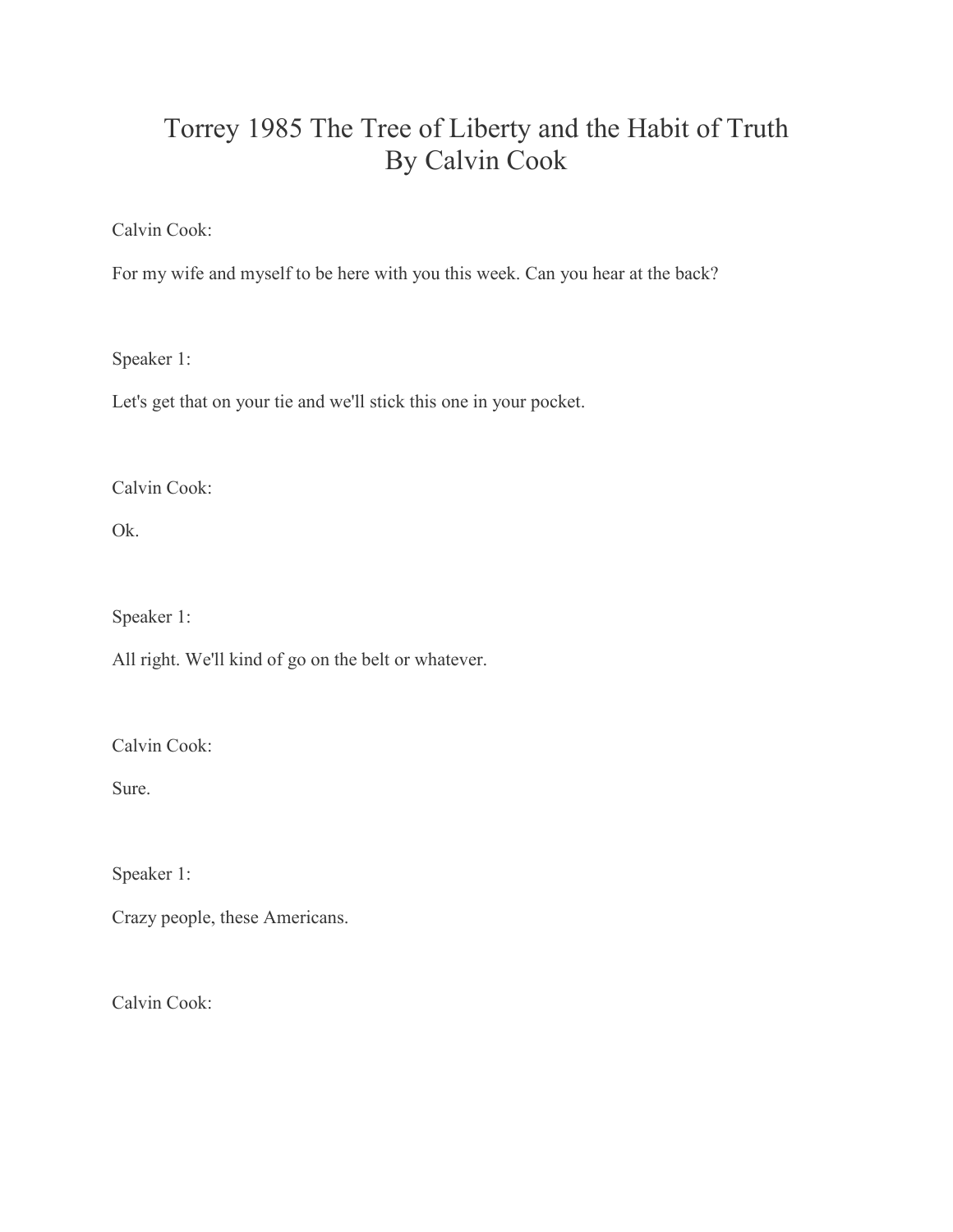All right, that's fine. Is that better? Now, I've asked whether you can actually hear my voice. Can you just indicate at the back? Can you hear? Fine. Can you understand? I want to make it clear that I'm speaking in English.

I need to do this because some of you may be rather surprised that Clyde and I are brothers. About 30 years ago, when he was the hottest basketball player in high school in the Orange County, and I had come over for the summer to spend it at home, he was so intrigued at how I had changed that he organized an elaborate practical joke. And so the phone rang. Nobody else in the house, and I had to answer it.

And the program was, according to the phone anyway, "What's the Tune?" Clyde? Is that right? Where are you, Clyde? "Name that Tune." Sorry. "Name that Tune." You can see the original perpetrator had it absolutely cold. So they then started to play "The Missouri Waltz." Now, that may have been Harry Truman's favorite tune. He was President at that stage, was he? No, I could just come in.

No, Harry was still President. And so here, filled with greed and expecting great prizes as a result of getting something right. I hated to see these receding into the distance because I hadn't heard this tune, as I said, well, the best I can do. Look, I'm a visitor here in this country, and I'm afraid I'm not yet acquainted with your folk tunes. I thought that was a pretty good line, just playing for time and hoping that something would happen that I would just hit the right title. And then from the other side of the phone, this diabolical gale of laughter.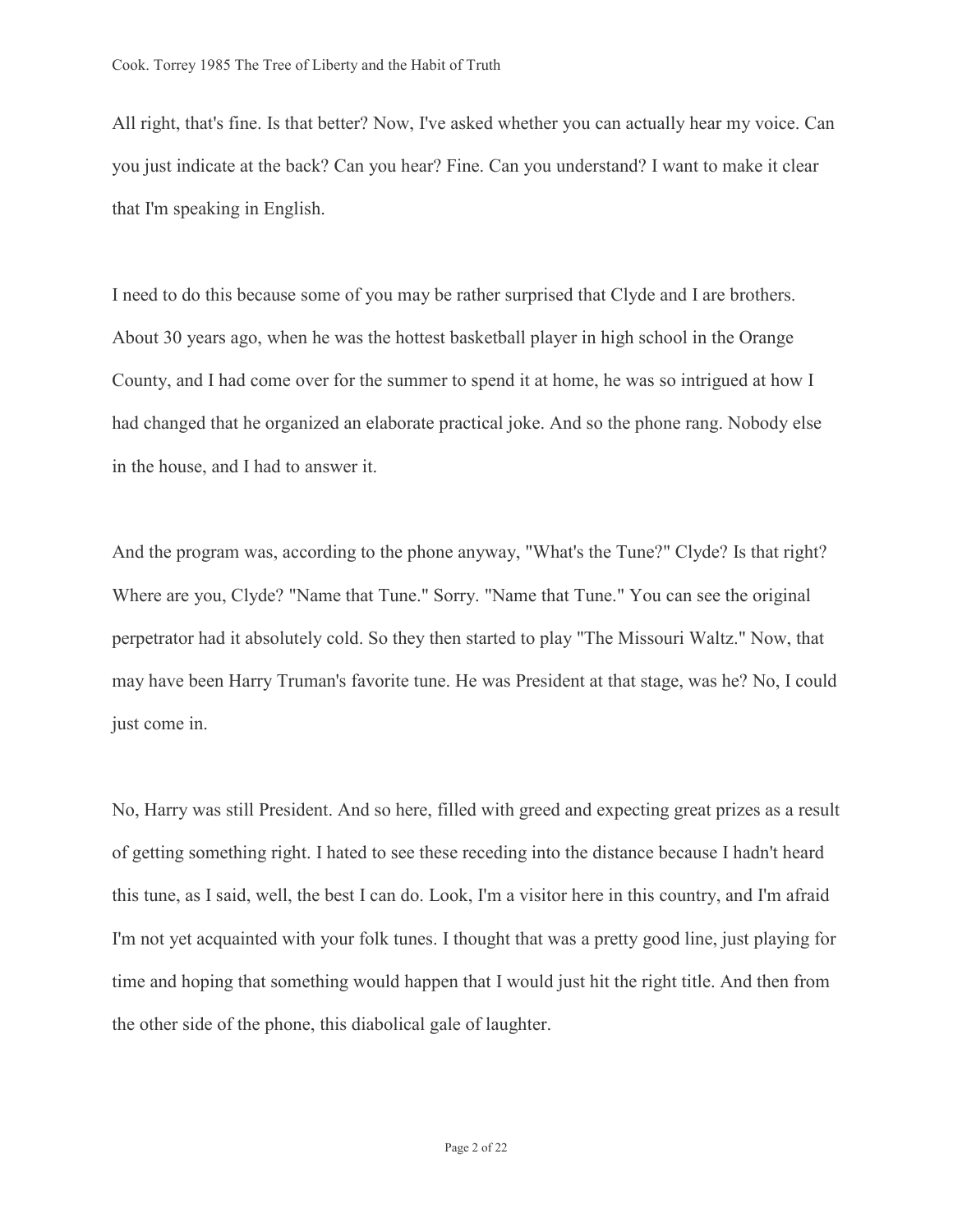Ha ha. You see, he does it all the time. And what it was under these circumstances was, he speaks like that all the time. See, Clyde and I had a very interesting upbringing. I suppose we may have spent about four or five months together in our lives. When you have a gap of eight years, believe it or not, between brothers, you grow up virtually in two families. So I was off to school, and Clyde, not yet literate, remained at home.

By the time he became literate, we were both in different concentration camps. We were then both repatriated, and he went off to boarding school, and I wandered off as a very timid freshman to university. The war ended and the rest of the Cook tribe decided to emigrate to America. The only genuine American among them was my mother, only she had been born in China and had returned to China as soon as she could after having been educated in college in America as a missionary. So they went off and were transformed into real, alive American, Bobby Sock says.

Now, doesn't that date us both? Well, meanwhile, I continued my education on the other side of Atlantic, and so eventually we met up here in Laguna Beach. Nervously, he allowed me to fill in in one of the softball teams. They were really hard up. He put me on first base because all I had to do on first base was to catch. And since I could do it without a glove, that was all right. And then even more nervously, he suggested, "Well, perhaps I might go as a counselor to Forest." No, not lawn, home.

And just as we were leaving in his 1937 old mobile, he looked at me and he said, "By the way, what are you wearing?" And I said, "I'm just wearing like this." I had a white shirt on and gray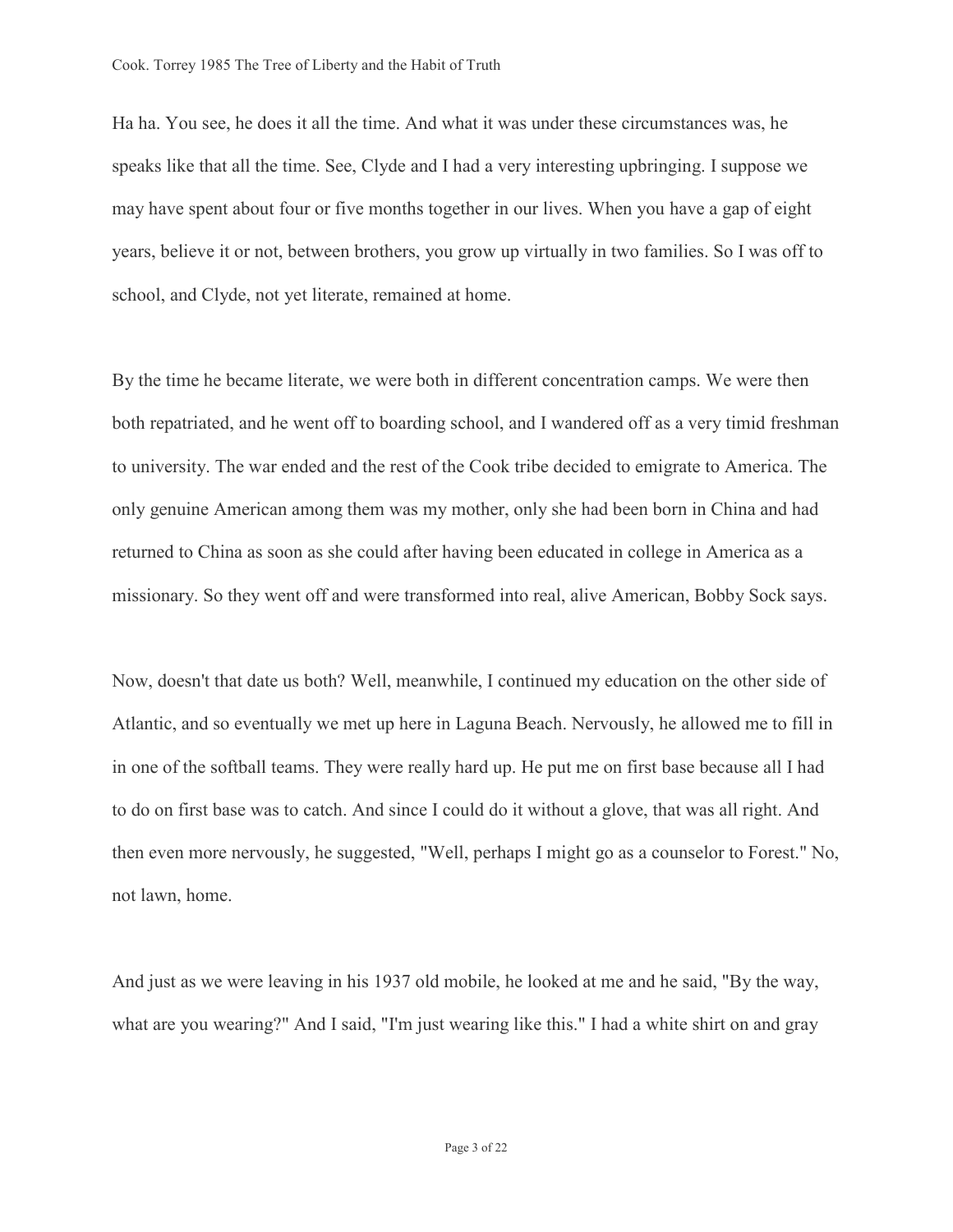flannel trousers like a uniform. And he said, "Oh, no, not on your life. You're not going like that. I don't want to be known as the brother of that square in the white shirt."

So he took me to his wardrobe. I'd never seen so many shirts. I had one in the wash and one on and one in the drawer. But he had this whole rack full of gorgeous technicolor shirts. And so I rummaged my way through them like this and discovered the most conservative of them, which was a kind of maroon with white and black poinsettia design on it.

Well, believe it or not, by the time we got to Forest Home, this was superb camouflage. Nobody could tell the difference except that he played basketball, and I didn't. So I was hugely amused this evening when I saw his wardrobe. Boy, has he changed. White shirt after white shirt after white shirt and one pale blue one at the end. That made me feel more at home than anything else.

But seriously, Clyde, I really appreciate this opportunity of sharing in the life of this university with you. Now it's been a long day for most of you, but I want to talk to you this evening about a title that I've given, which is the Tree of Liberty and the Habit of Truth.

And my basic text is John chapter 8, John chapter 8. And for a moment I want to take you back about nine years to a moment in South Africa in June 1976, when what was euphemistically called the heads of churches were gathered in the basement in Johannesburg, trying to think what the church could do in the situation of emergency, which had developed as a result of the riots that had broken out in the black township of Soweto, the southwestern township. That's where the acronym really comes from, which is the huge black city adjacent to Johannesburg.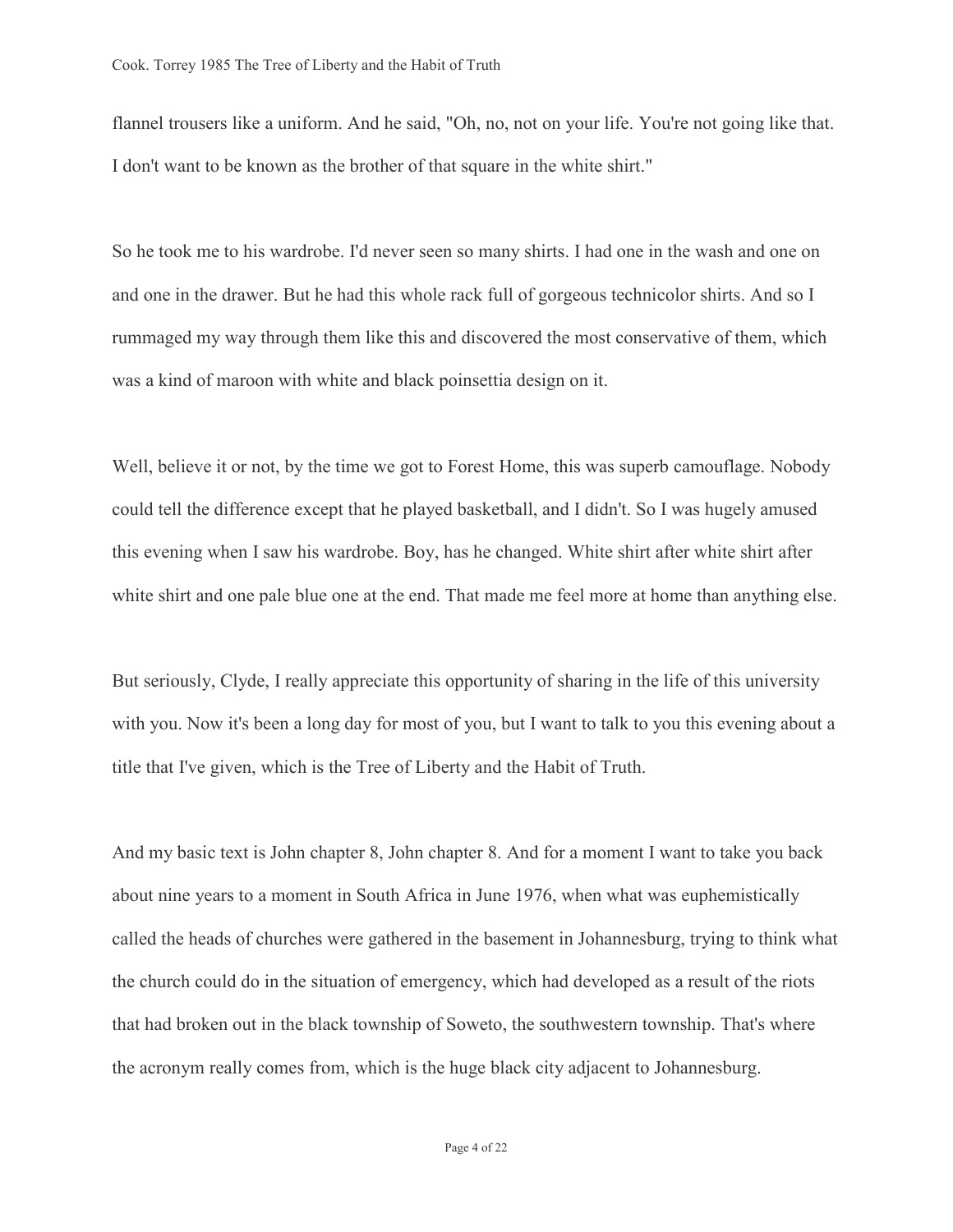Now, I don't think I have ever felt more depressed or upset than the attendants at this particular meeting. We knew there was trouble in the township. We had been told that the police would not permit any white to enter the township. And at that stage, we rather meekly surrendered to this information and thought about what else we could do. And so what happened? The usual kind of thing. We shuffled together a rather communique or statement, protesting about things that we had protested about without much effect for 20 years.

I went home to Grahamstown from that meeting, thinking, now, what really has the gospel got to say in this situation? And that was a very urgent question for me, because I had returned after my studies to Africa with a conviction that if the gospel were going to be able to meet a gospel anywhere, it had to be able to work in a situation like South Africa, which, as far as I could see, stretched the distance that needed to be reconciled, perhaps further than anywhere else in the world, the gap between cultures, between languages, what we had done to one another in history, all of these things seemed to be at a peculiar intensity.

And now, going back home in 1976, one wondered, not so much whether the gospel had lost its power as what had happened to the Christian Church, that a situation like this could develop after a century and a half of intense missionary activity. And the really disturbing thing about the situation in South Africa was that the gospel had been brought very largely by what one might describe as the evangelical constituency of Christianity.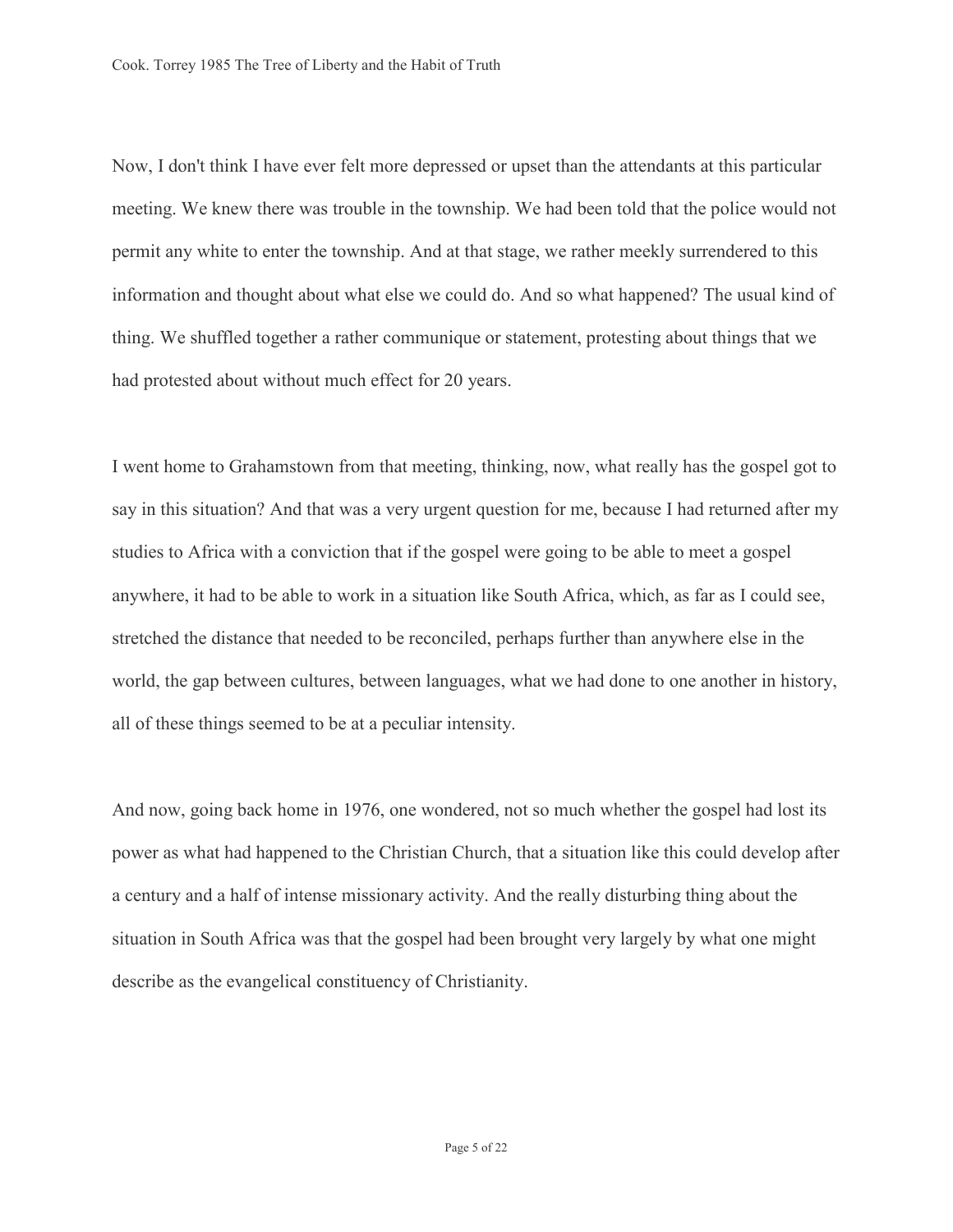All right, the trouble in Latin America, you would say, that's because the Roman Catholic Church was there, and you can expect that sort of thing where you find Catholics. Liberation theology and the rest of this kind of thing. But how is it then, that in a country which was very largely evangelized by those who would have thought of themselves as evangelicals, we had come to this kind of past? And the more I thought about it, the more I realized that there was a word that spoke into this situation.

And looking back now, over the last nine years, it seems to me that there is still a word which our country has not yet heard. But the more I thought about it, the more it seemed to me to be a worldwide phenomenon and not just something that affected South Africa. And that is why is it that throughout the world, this combination of violence and lies crops up everywhere? Violence and lies, where there is violence you can assume that sooner or later, sooner rather than later, you will have the lie and the cover up equally where there is lying. You can expect violence to be behind the lie.

Now, it seems to me that this is something which is of tremendous importance, particularly to any university community. Does the whole process of cover up and violence find its justification in the academic world just as much as it is anywhere else? Are we also being overtaken by the ideological twists that somehow or other justify the violence we do to others or to one another and excuse ourselves with the kind of euphemisms that you are all too familiar with? We neutralize a person. What does neutralizing a person mean? Putting him up and beating him to death in some cellar or other, or shooting him or blowing him up.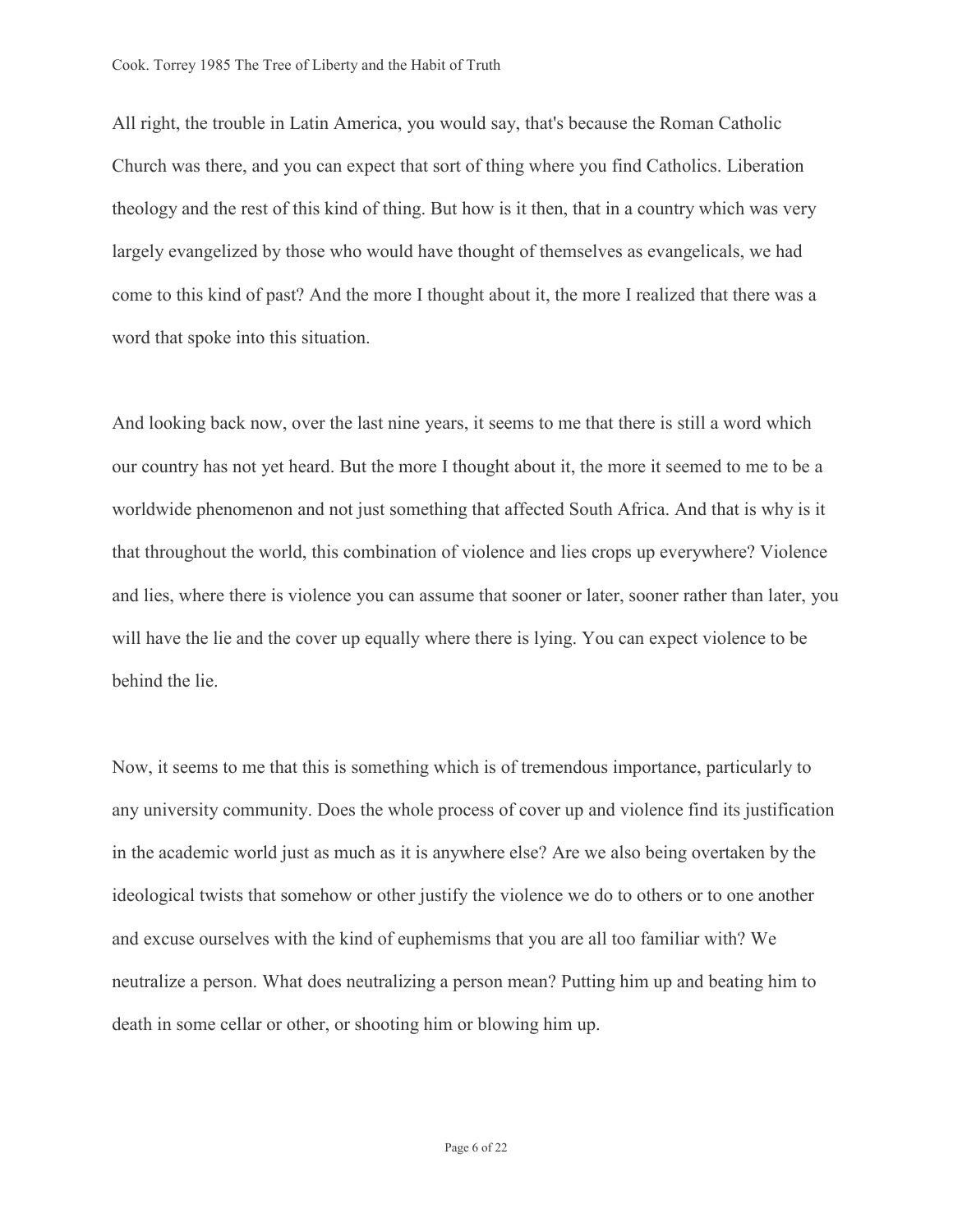That's neutralizing. Of course, if it's one of our own who have been neutralized, then we are right into the headlines with the murderers. You look at the vocabulary of the range. How is it possible that freedom fighters and terrorists are optional terms depending on which side you're on now, if this was simply something that was the property of the kind of propaganda that we live under, then you'd think, well, an odd body coming from South Africa, yawn yawn.

But it's too universal for that when you watch the glossy eyes of Henry Kay on TV speculating on what had happened, the liberation of or rather the recapture of the terrorists in that Boeing, you knew that there had been lying from first to last on both sides. Now that's the style, but we call it diplomacy. Now I'm not against diplomats. We've got to have them. It's their business to negotiate.

But we're battled any people or group that comes to depend for too long upon ally, because you then get the substitution of a myth for history, and the thing can happen so subtly it creeps into the situation. And before you know the thing is taken over. And if you wanted to think about bounded in terms of psychology and individual psychology, they call this rationalization a nice euphemism. You don't feel worried about rationalizing a thing, do you? We do it all the time, call it a lie.

And immediately you're jolted and the sociologists talk about ideologies the partial truth, the lies by which we live. This is a kind of world in which the University does its thing and its thing these days can be to support the current myth, or it can be getting back into the immensely demanding task of a habit of truth.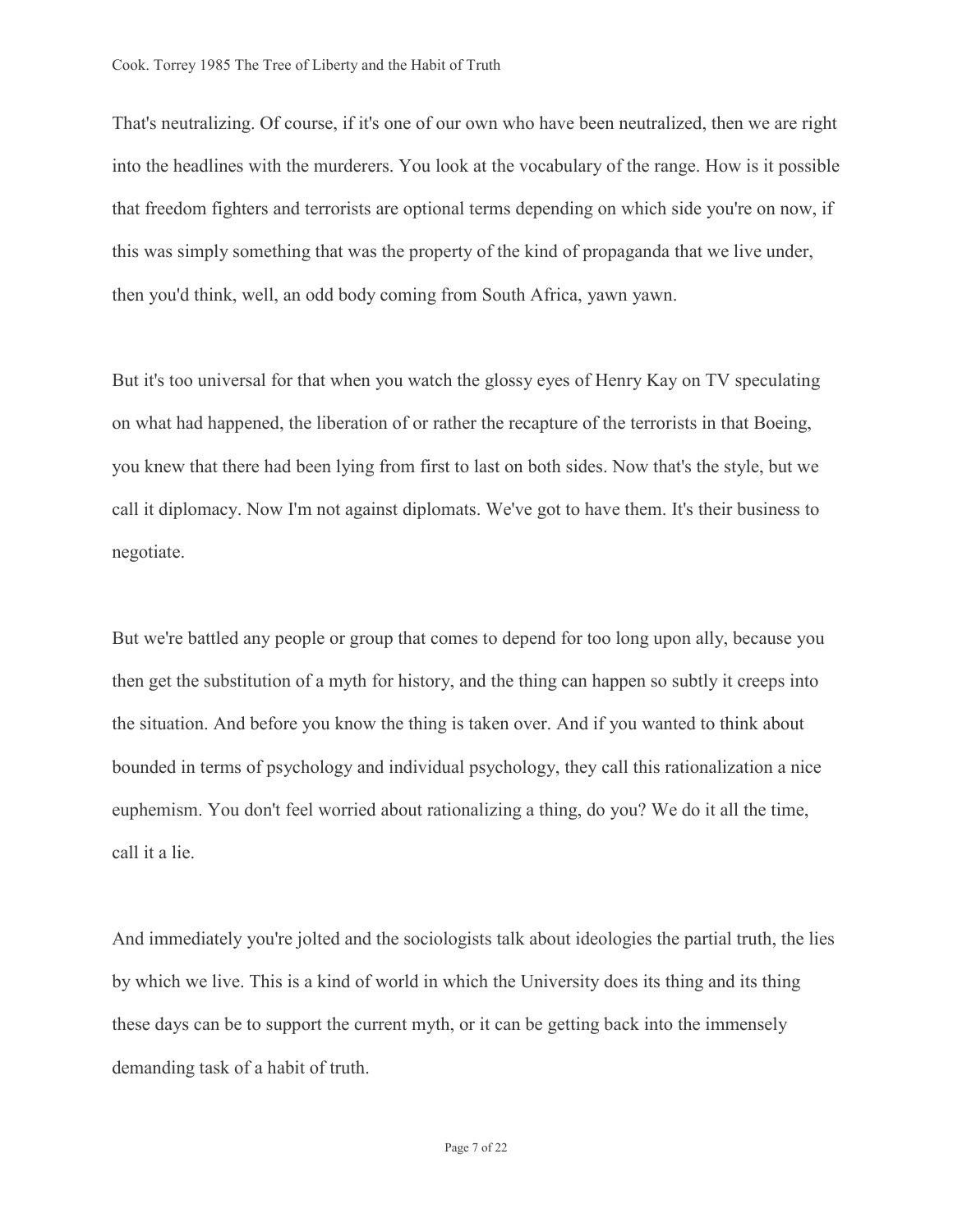Now look up John, chapter 8. If you have your Bibles here. And it begins with Jesus saying to them, "I am the light of the world. He who follows me will not walk in darkness, but will have the light of life. He who follows me will not walk in darkness, but will have the light of life." He has not, in fact, withdrawn that claim for himself. But what I want you to notice is that no sooner has he uttered the claim than it is immediately disputed by his heroes.

And we can expect, therefore, that to this day and in the foreseeable future it is going to continue to be disputed and for one very good reason. And that is that people would rather live by an unexamined life which does not disturb the myths and the lies by which they live, then undertake this patient and wounding pursuit of truth. Pharisees had said to him, "You're bearing witness to yourself. Your testimony is not true."

And Jesus says, "Even though I do bear witness to myself, my testimony is true, for I know whence I have come and whither I am going, but you do not know whence I have come or whether I am going."

The first of Jesus' credentials is that he is somebody who knows where he has come from and where he is going. He is someone who has allowed the light of God to fall upon his own background and upbringing. As an Israelite, he knows that he has come from the Father, that he is doing the Father's will and that he is going to the Father.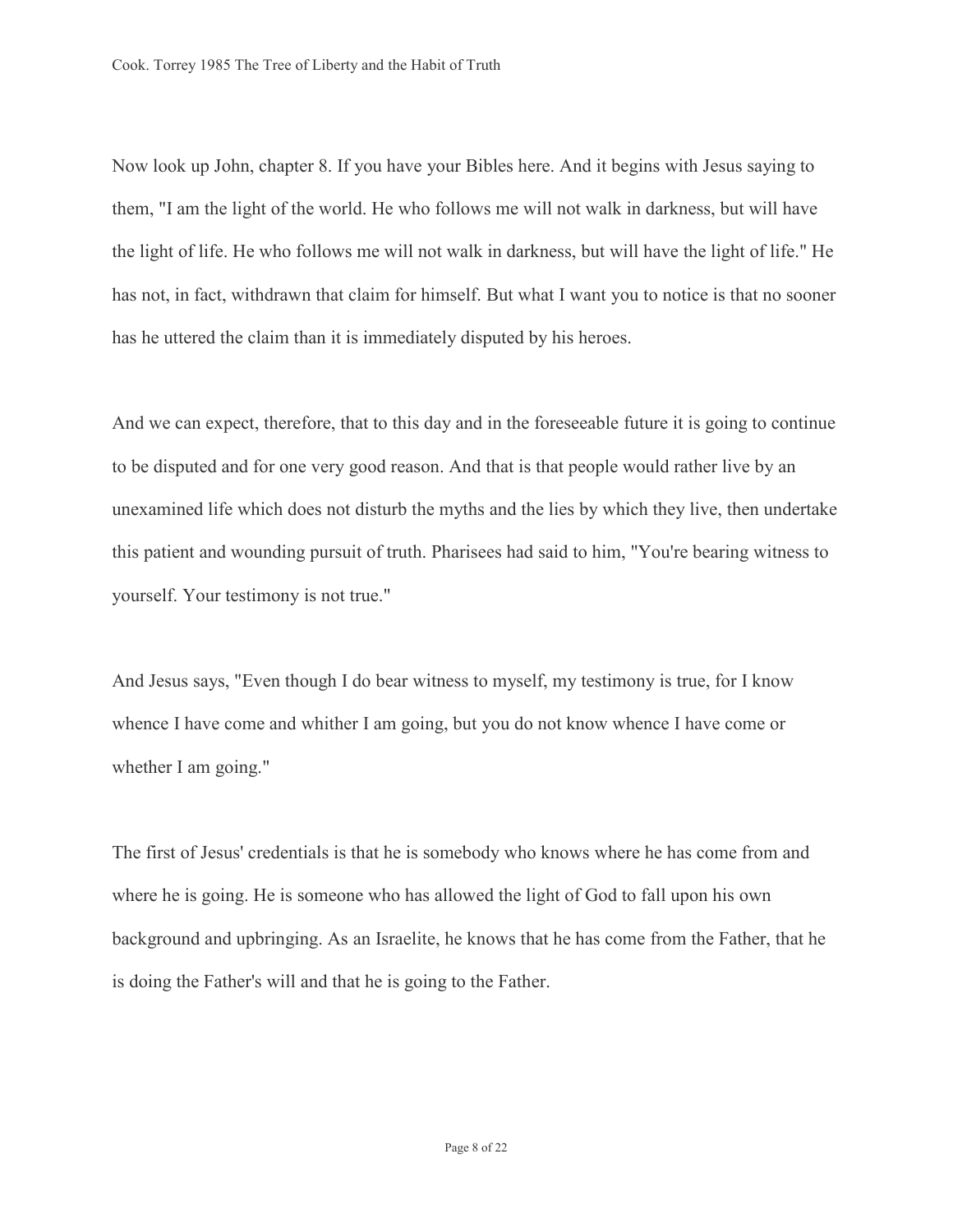And it is this great movement which justifies his claim that "I am the light of the world, and whoever walks in me in that light will not walk in darkness but will have the light of life." He has come from the origin of all light and of all life, and he is going through to that same destination. "You don't know where you are going," he says to his opponents. "Oh, yes, we do. We're absolutely clear where we are going." And the dialogue or the argument continues on these.

Rather, it's a circular kind of argument which goes round and round because Jesus has the position of bearing witness as well as being the light bearing witness to the Father who has sent him. He is totally sure, totally committed to the destiny which he has been given. And he finds the meaning and character for his own life in terms of that mission.

Nothing. The people of God, those who heard him and who had been called by the name had come to a position where, of course, if anybody asked them, "Who are you? Where are you going?" And these sorts of questions, they would have trotted back the pat answer. Where the people have gone, he's leading us on. He's a good shepherd, but with this difference, that they were pursuing their own objects and aims and ambitions under the cover of the name of being the people of God.

When Jesus warned about hypocrisy, what he was really saying is, "You disciples of mine must get your act together. If you say you believe, you must behave as if you believe." It's not a question of a lamination coming apart, where the belief and the profession float off in one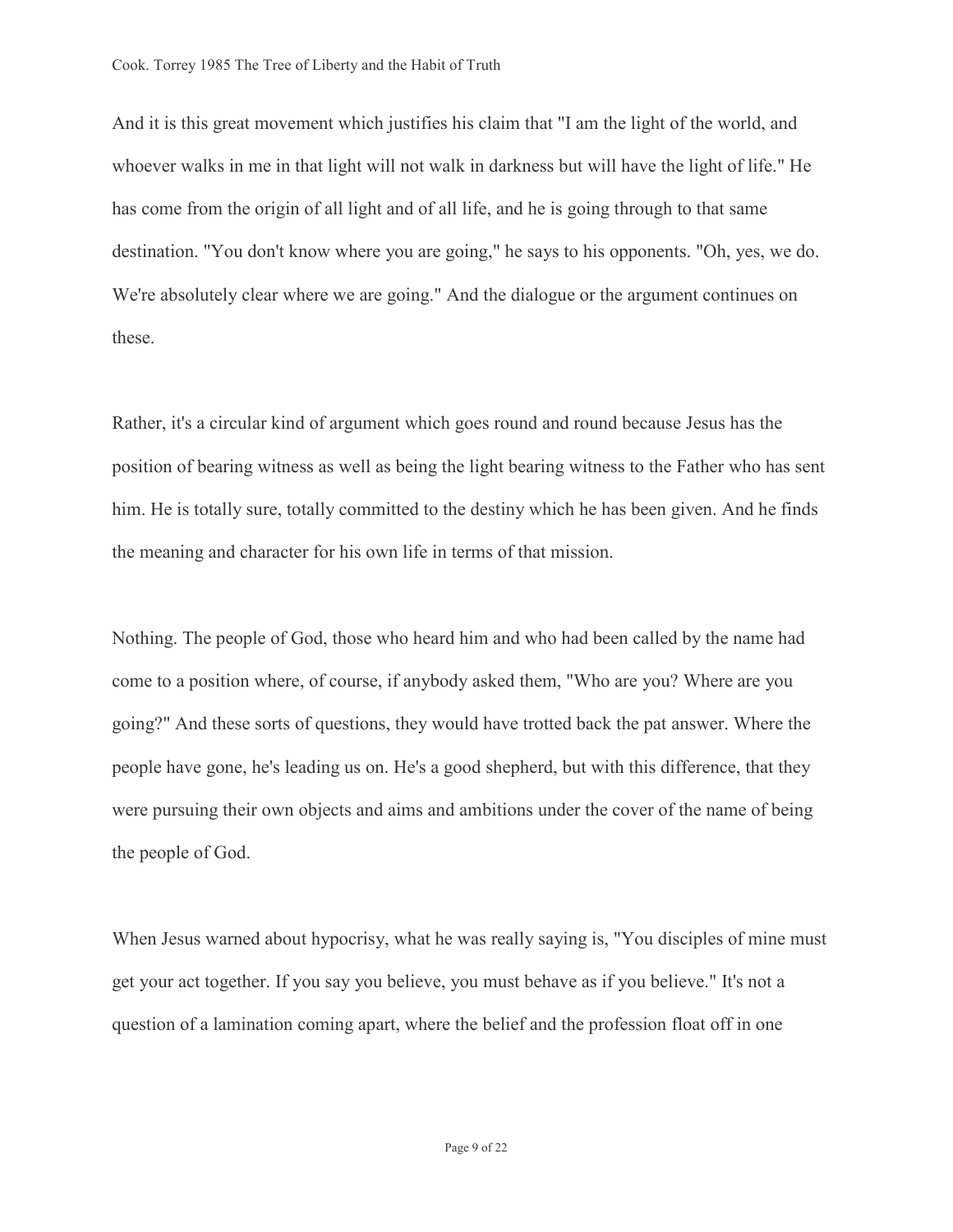direction and the other bit floats off in another. And yet is that not exactly the situation where we find ourselves being pressured into telling the lie about ourselves about our destination?

I've asked a couple of students, "What were your expectations about Torrey Week?" And I could see a flicker in their minds. "What's he getting at?" I said, "Well, come on, let's have it. If you've got no expectations at all, that's fine. I want to know what the bottom line is." Well, they were so relieved that I could accept the fact that nobody among an audience like this would have any expectations whatever. There might be a few of you who might have expectations.

But you see, the pressure is that you've got to say something that is going to make the other person, if I may part of the thing, feel comfortable. Now that's part of domestic diplomacy and the white lies fly to and fro in all our homes. Why call them white lies? Aren't they just plain ordinary lies?

And sure enough, in most cases, when Father is challenged about the reasons why he is doing a thing, he will break out violently, cuff the child and then say, give a reason, a good reason for doing something he hadn't thought of when he did it. I can range from the whole scale. Well, here is a people that has become habituated to living out a lie.

How many of you really find the gospel good news? How many of you find a gospel of repentance and faith and forgiveness? We haven't got any other kind of gospel. But look what that means. It means coming to terms with the fact that God actually means that I need to turn right round and go in a different direction from the one I was going in. I've got to face the fact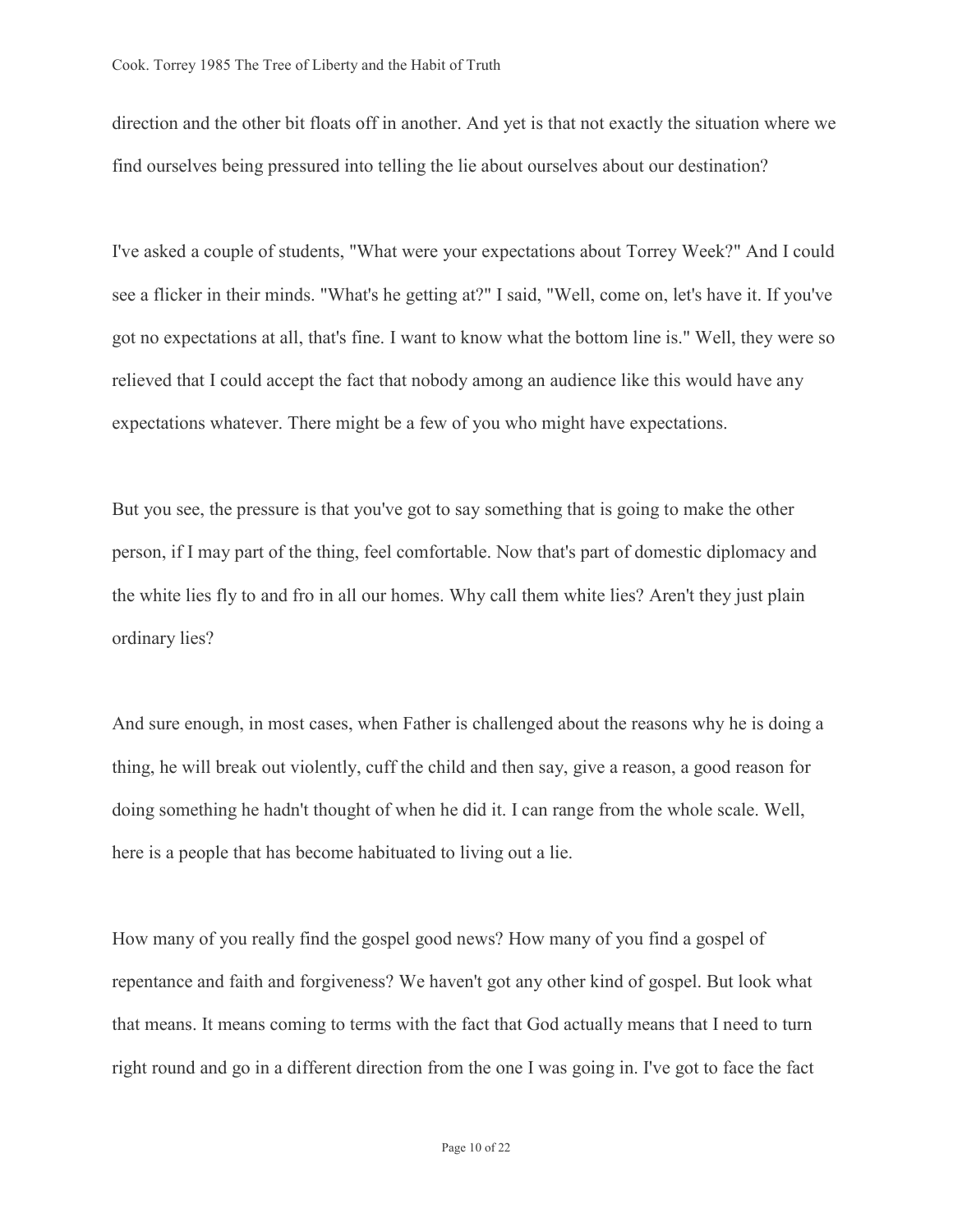that I may well have been totally disintegrated and I need building up from the bottom up. The light of God has fallen on my life and it just cannot be looked at supposing that's the position.

Can you see that as good news yet? That is what people have found to be good news. They've made the astonishing discovery that if you begin by facing the truth about yourself, no matter how terrible it may be, in the end, that is going to be the first step towards Salvation.

So all these social programs like Alcoholics Anonymous and so on and so forth come down to this. That step number one is recognizing yourself for what you are, without excuses, without euphemisms and without any kind of shading of the situation. "I am an alcoholic." Now, that sounds like bad news. But the point is, it isn't really news. You've been an alcoholic for 15 years.

How can it be news? The only person to whom it is news is yourself. The same thing goes with the discovery of our need as sinners. The fact that we are sinners isn't news to anybody else except ourselves. That's where Salvation begins for us all. As, for instance, also the habit of truth. So Jesus is immediately called a liar to his face. Very interesting thing. How many of you have called Jesus a liar to his face? Because in the end, either he or you is the liar.

Did God send him or not? And so it is, that the one who comes from the Father's home is going to the Father's home. And what Jesus then warns his opponents is to say, "Look, you are going to die in your sins unless you believe that I am he because you have come from your home and you are going to your home. But what you don't realize is that your home is destruction. Your father is not God but the Devil."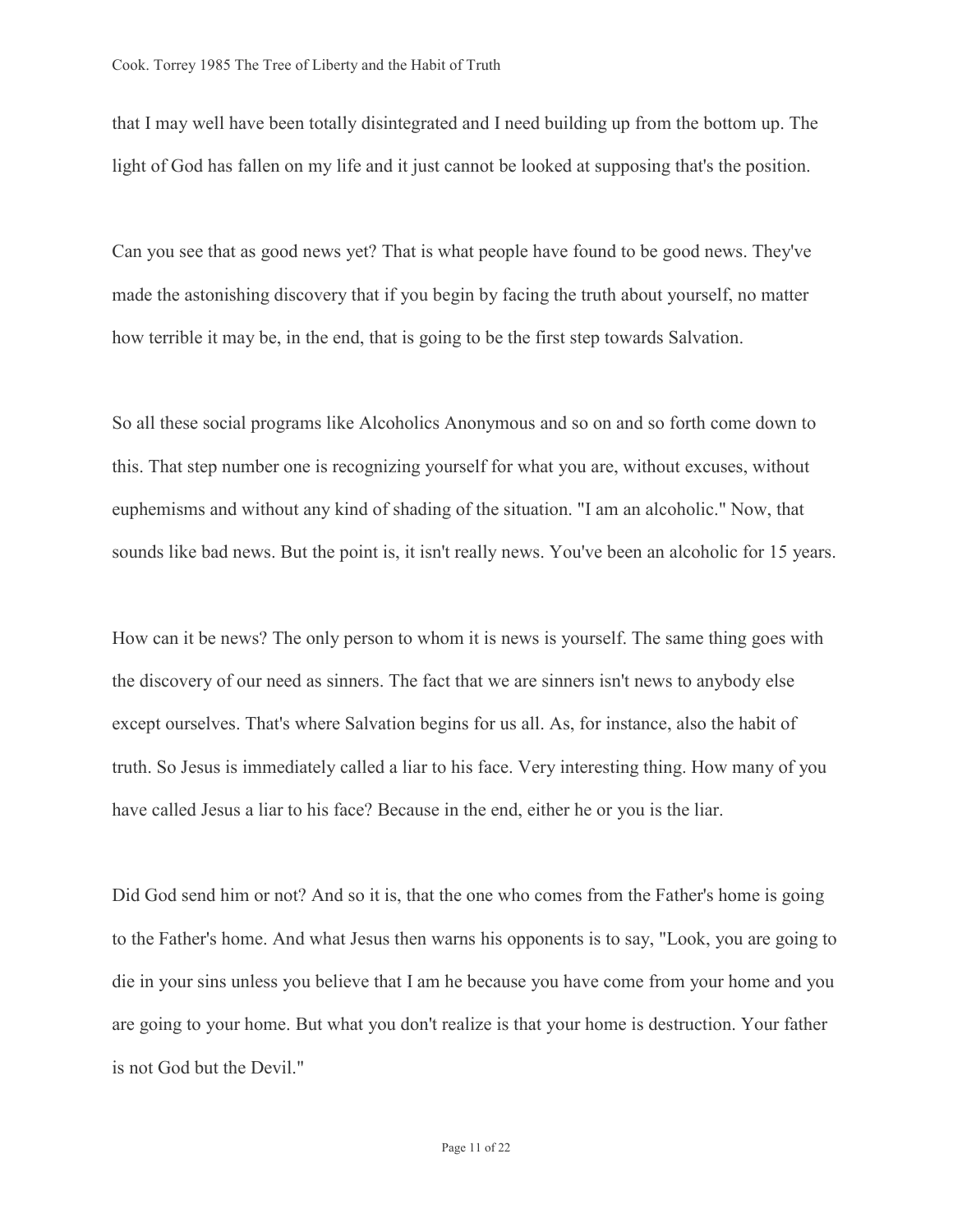That's strong language for anybody. And so he comes to the position where in this circular interrogation where the opponents are saying, you cannot be the person whom you claim to be, what you're saying cannot be true happens to the master in chapter eight, and then to the man born blind in chapter nine, the disciple in chapter nine. But it's the same situation they are being. Each is being confronted with a challenge of not telling the truth or not being who they claim to be.

You don't come from heaven, God's not your father. You were born blind. And of course, this is where unbelief gets itself into in the end, with not just simply casual consequences. When unbelief meets this kind of unshakable testimony, it turns to violence, and it will attempt to destroy the evidence.

What's the purpose of all these confessions that are obtained by torture? It is to get the witness to change his story into something else. Neither Jesus nor the man born blind changed his story. The one for the one. It led to being cast out of the synagogue. And you know what it led to for the other?

Well, some people believed in Jesus. And so he goes on. And he says to the people who believe in him, if you continue in my word, you are truly my disciples, and you will know the truth and the truth will set you free. They answered, These are the ones who believed in him. We are the descendants of Abraham. We have never been in bondage to anyone. How is it, then, that you say you will be made free?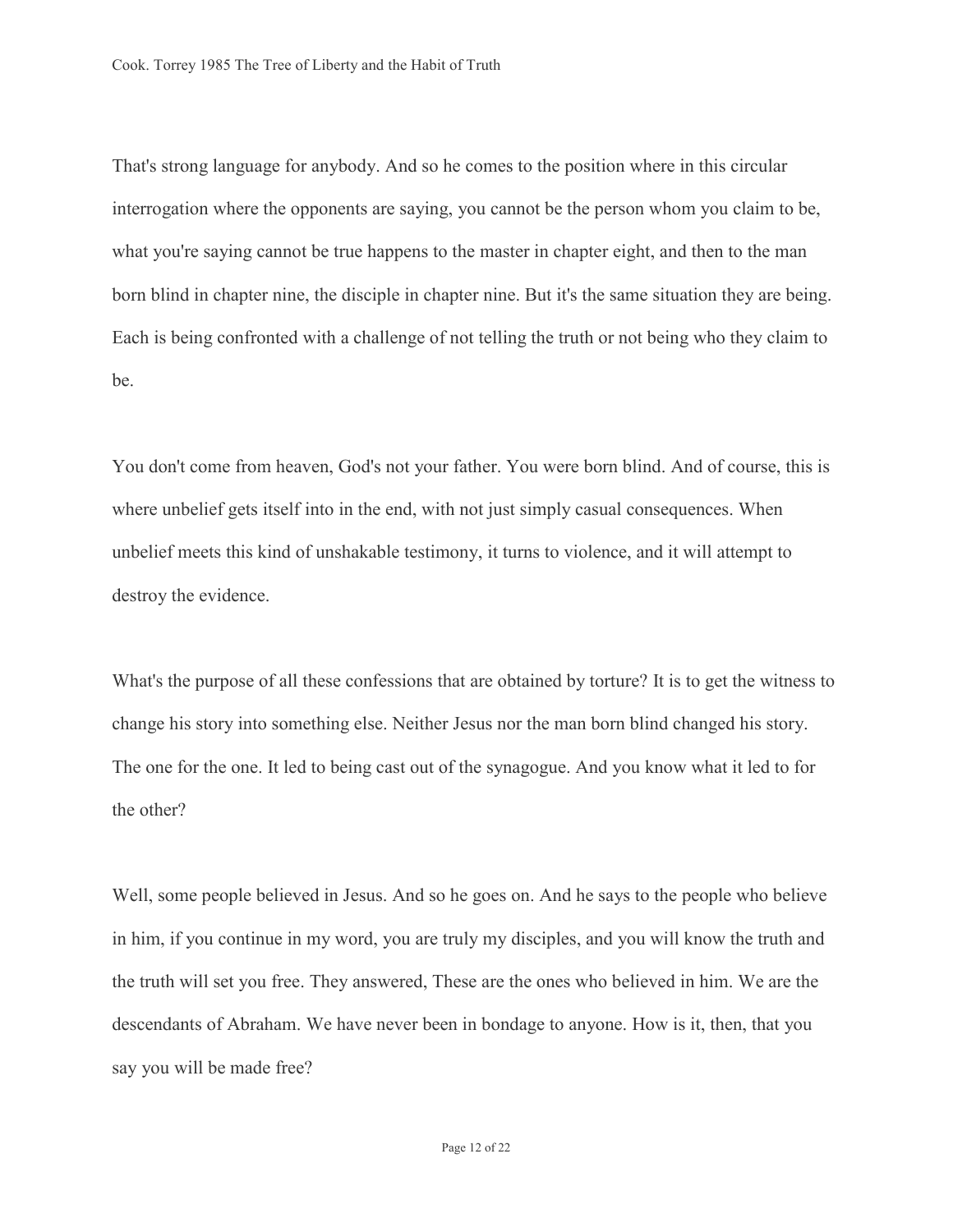Now pause for a moment on that crucial interchange. Jesus says, "If you continue," now, this is one of the great Jahanain words. It means you live or you remain. You abide. You dwell all of those things. If you live in the house of my word, you will be truly my disciples.

You know the difference between being a guest in a place and actually living in that home. The kind of thing that guests does, you sort of grope for the lights. You wonder where the switches are and all this kind of thing that you stumble around, at least for as long as you are still a guest, come to live in a place and you know instinctively where things are. You'll feel at home in it. It takes time to make that kind of adjustment, really, to feel at home in a new place like that. And so what Jesus is saying to those who have come after him.

Look, it's not just simply a question of hearing my word and then going back to where you were before we started, you have now got to come and live in this space, live in this word until it becomes the framework and structure for the rest of your life, all your living, then proceeds out of this home, my word. And he says he adds a promise that when this happens, you will discover that that truth is going to set you free. Now, what's the implication of that? It is quite briefly that you are not free at the moment.

Learning to live as a free person is something that is going to take time and it is going to take a new habit of mind before we get what it means to be free persons. Indeed. Now then, notice the response. We are the children of Abraham, and we have never been in bondage to anyone. There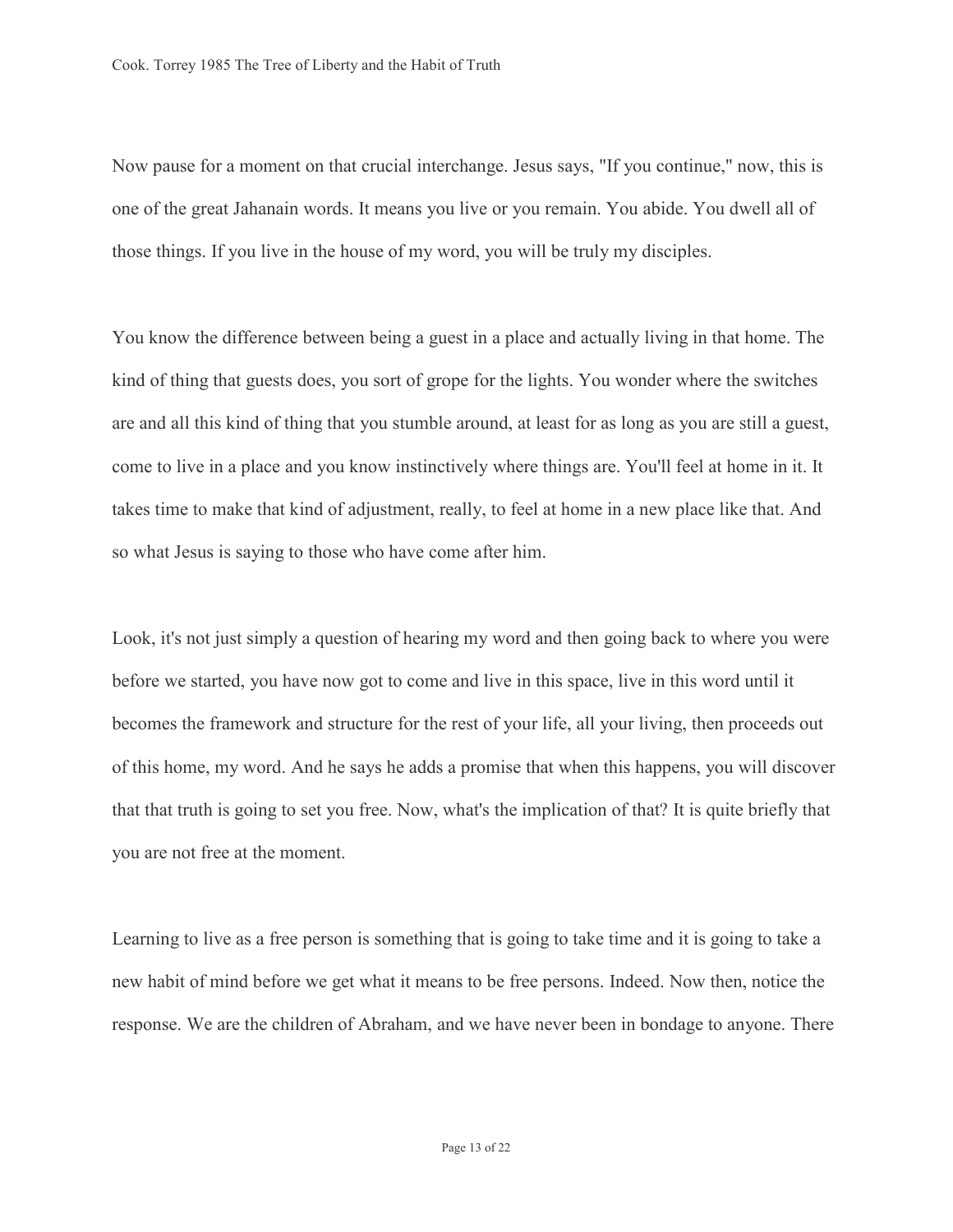is the great myth by which, in fact they're living. To be a child of Abram was in fact to have been in bondage at least three or four times.

And what made a child of Abram distinctive was the fact that God had intervened and delivered the people from bondage. Sometimes bondage, which had been inflicted on them with no apparent reason. And other times where they had brought bondage down on their own heads, the children of Abram had gone to Egypt first as privileged guests, then.

And the whole of the Exodus story is a story of God's deliverance deliverance first from Pharaoh, the external oppression. But even more important than that, the deliverance in the desert from their own habits of slavery. They came out of Egypt with slave minds. Their characteristic mood was one of grumbling.

Now, if you are going to live as a responsible person, a free person. There are certain disciplines, and one of the most important of them is the discipline of gratitude and Thanksgiving. Thanksgiving is not our natural speech. We really have to work hard at saying thanks. I don't know how many of you were in this kind of a situation is perhaps a bit younger, always wondering whether a birthday present was really worth the letter of thanks that had to be written.

But to change a habit of grumbling into a habit of gratitude is an immense revolution in a person's mind. It was never achieved in the desert. Only two of the whole mob made it into the promised land. When they got to the promised land, once again there were oppressions. They were under the hands of various groups of people and the seesaw of judges where the people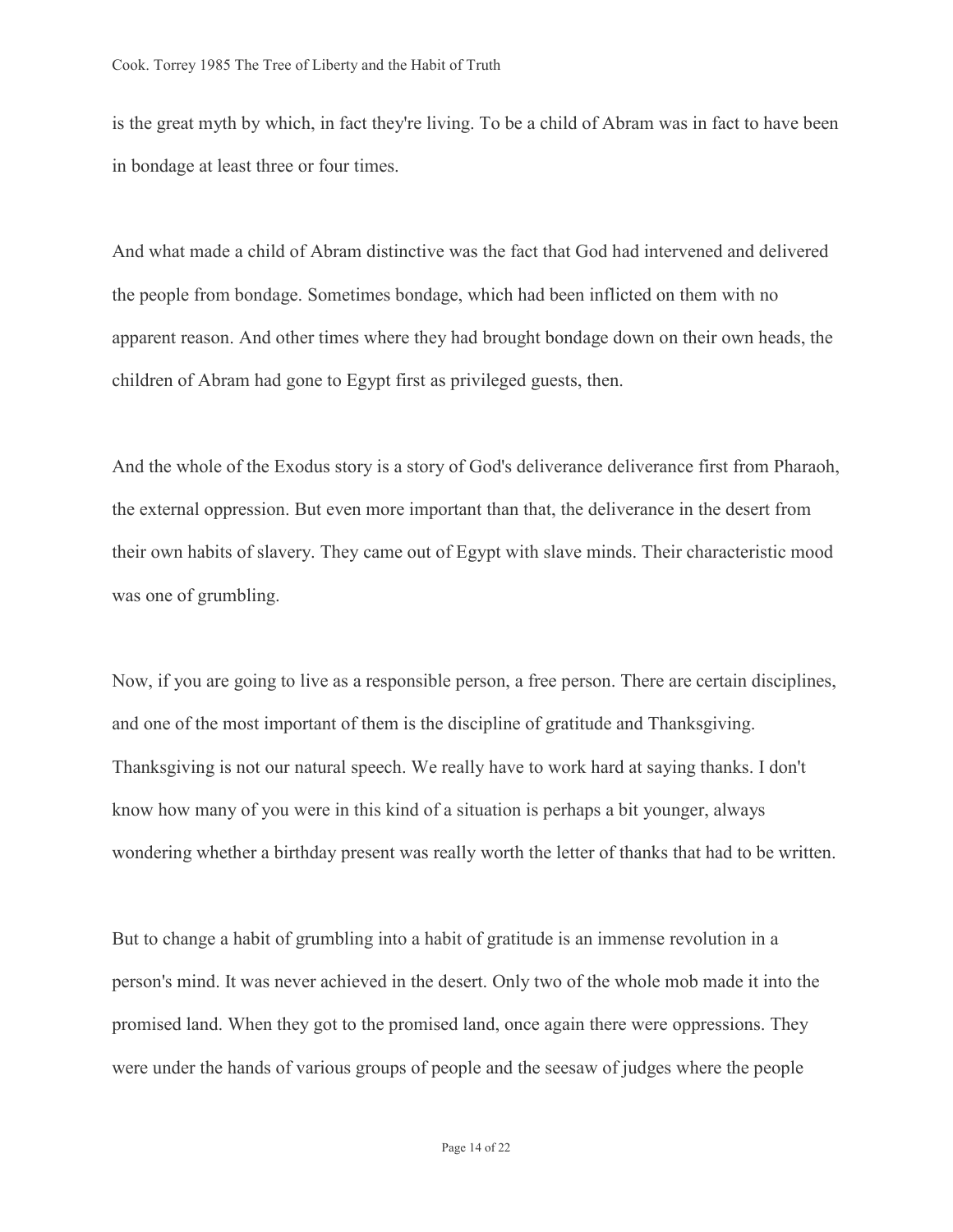would groan to God deliver us, and he would send a judge who would smite the Amalekites or the Edomites or the philosophy or whatever. And then before long they would be back on the same old track of arrogance, of disregard of God failure to be his people and oppression. Once again.

The climax, of course, was the exile, when, because of their own centuries of stubborn disregard of the privilege into which they've been called, they were eventually sent off into Babylon. And once again, the miraculous thing happened, God returned his people to their land.

But right contemporary with now this situation here about which Jesus is speaking, they were under the heel of Rome. Can you believe it that here they are children of Abrams, denying that they were ever in bondage in any way where one group of them anyway were prepared to stick a knife, a Dulon into any Roman who could be found on his own.

See what's happening? One version of being the children of Abram, the fourth version, we were never in bondage to anybody. That is what makes us children of Abrams. The other version, the true version, is that if you continue in my word, you will know the truth and the truth will set you free.

So liberation is a process. We have to gain a habit of truth. We have to discover that independence is not enough. We've got to learn to practice the disciplines of this new form of life, which brings us into Liberty. We have to learn the waves of the house into which we have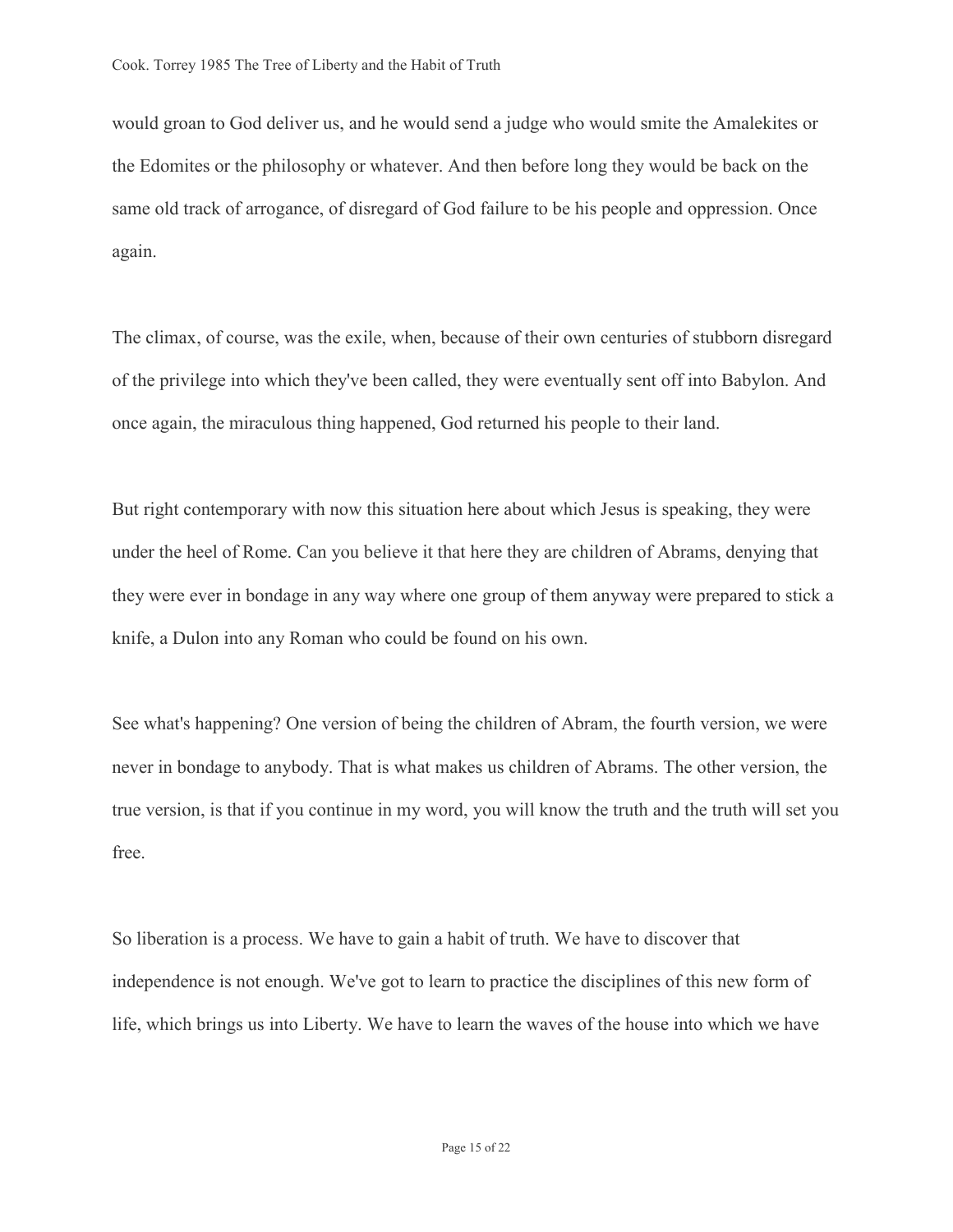been called. And how do we learn this by associating with those who are living there already the Father and the Son and the Spirit. That's the way we dwell in the word.

And it means also that we must inculcate new habits by constant practice. The practice of truth, the practice of living as free persons. And what's mean here is not just simply, oh, yes, I've got it. But much more the kind of thing that you have to do as an athlete. I derive an enormous sense of satisfaction that John McEnroe, who must have served hundreds of thousands of serves and some games, only managed to get 60% of his first serves in.

I don't feel too bad as a weekend hacker on that basis. But you see, I haven't inculcated the new habits by sufficient constant practice. But do you see living by truth and the habit of truth in that kind of way, the constant practice of something which does not come naturally until it begins to look like a reflex, and until it becomes eventually a habit, that's what Jesus is talking about here and what he's laying down for his disciples. If you want really to be free, then this is the way it's to be done.

If the Son sets you free, you will be free indeed, because the Son knows the Father is one to be trusted and obeyed. And it's that point which is so important for us, because our fluctuation in obedience always comes because we doubt the character of the Father. So let's ask ourselves then, which is really Abram's line? The ones who need deliverance and recognize it, or those who deny that they ever were in bondage to anybody? So you have the giveaway.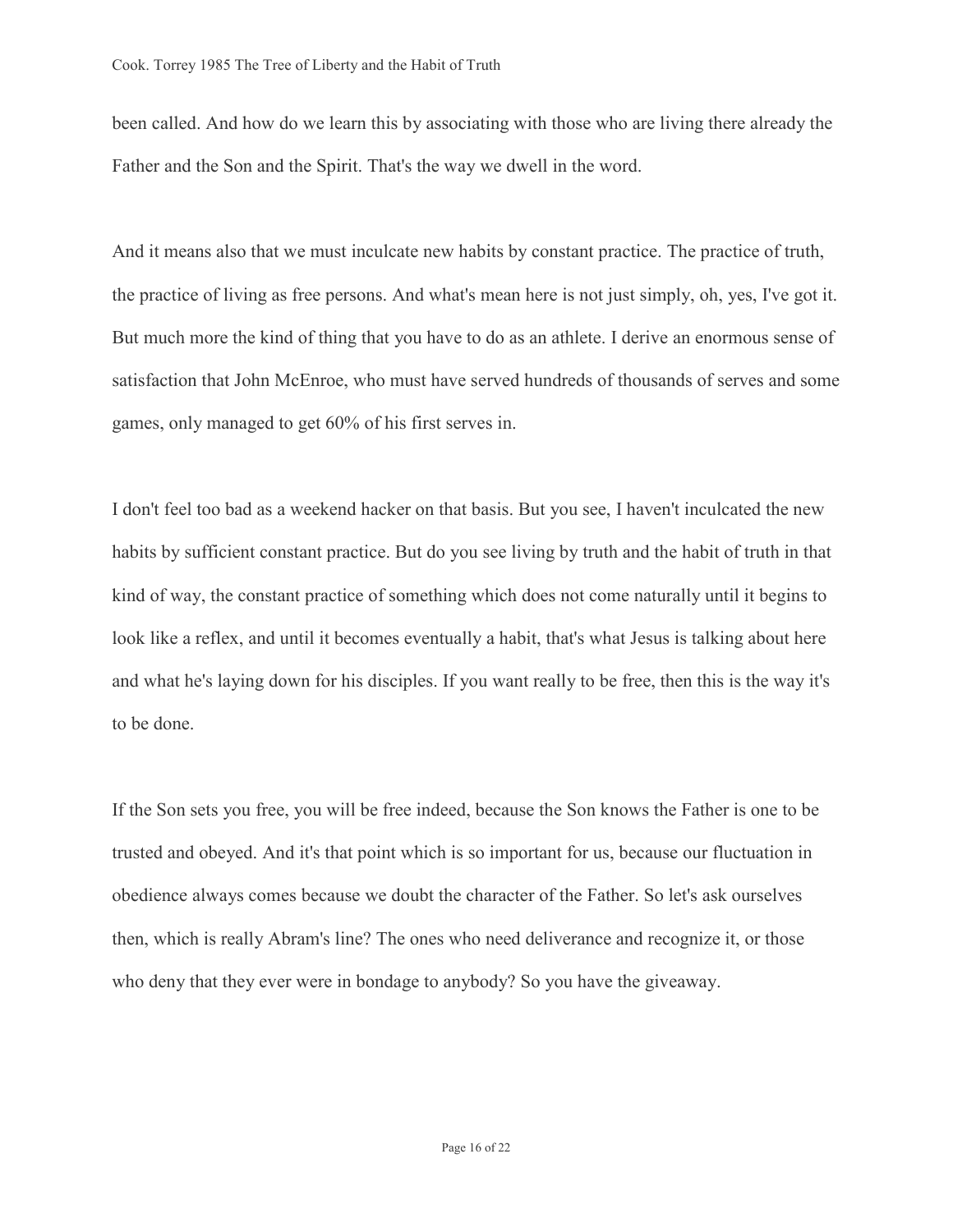The opponents of Jesus are plotting now to back their lie with violence against the one who comes to offer Grace and truth, truth and Grace to those who believe those who keep this word says Jesus will not see death to follow that Father. For Jesus is to see that he dies. The sun dies, but does so in an amazing way in a manner that shows who was right.

They take up stones as the children of Abram in order to do what their law had told them to do to stone the blasphemer. Jesus moved through, because Ironically enough, it is going to be a Roman death that these liberated people are going to claim from their oppressor to be done to the one who was offering them freedom. And in the death of Jesus, you have the measure of the bondage of the people of God.

Implications from this, but I think it's only fair to give you a 7th inning stretch. Would you like just to stand up, or if you want to talk over any of these points to the person next to you for two minutes or so, then I'll resume. Not for long. It was a calculated risk that a number would feel that they'd had more than enough. I don't blame them at all. You probably have had more than enough for one day. What has really surprised me is the number who stayed right now. What I just want to do briefly is to just to look at this question of okay, there is the situation.

I believe it repeats itself over and over again in history where you take people are living by a myth, and when they are confronted by the myth with which they are living, they find that they would rather do violence to the Prophet who brings them a message which shows them where they really are and invites them to become something else. And over and over again, we find the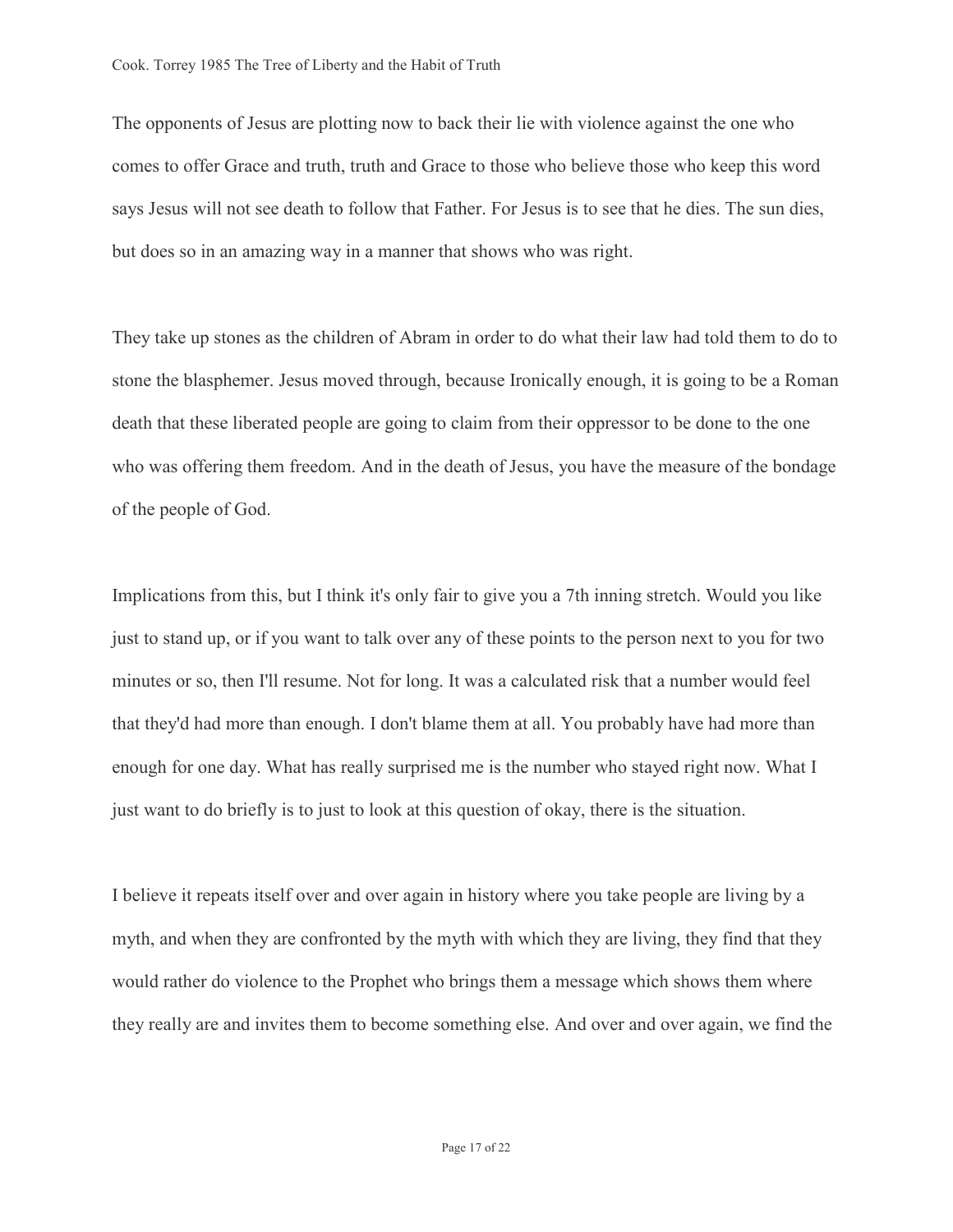kind of intransigence where people would rather go down fighting for what they think they are, then change.

I don't know how many of you have read a "Stillness Appomattox," Bruce Catton's volume on the Civil War. And the way, for instance, how that absolutely incredible heroism of the last four or five months of the Confederacy, what they were prepared to go on doing when everybody knew it was a lost court.

Now don't mistake the degree to which people will do that kind of thing. "Masada will never happen again" is what every commissioned officer in the Israeli Army says at the time of his commissioning on the top of the Hill of Masada. There are these moments where we would rather live by what may be indeed a myth than to face the consequences of a real repentance, because none of us really knows what those consequences will be except this, that in the end, we are going to be conformed to the image of the Son of God.

That's the end of the historical process for everyone who accepts repentance lives in the house of truth and is set free by the sun. So I would say, first of all, that you are here at this University to develop a habit of truth, which you can practice every moment of the day, because a habit of truth is like a coral Reef. It's built up by these microorganisms and gradually, gradually it comes into being as a solid mass, and it has this kind of unshakeable character. Except I believe the Florida ones are being absorbed by starfish.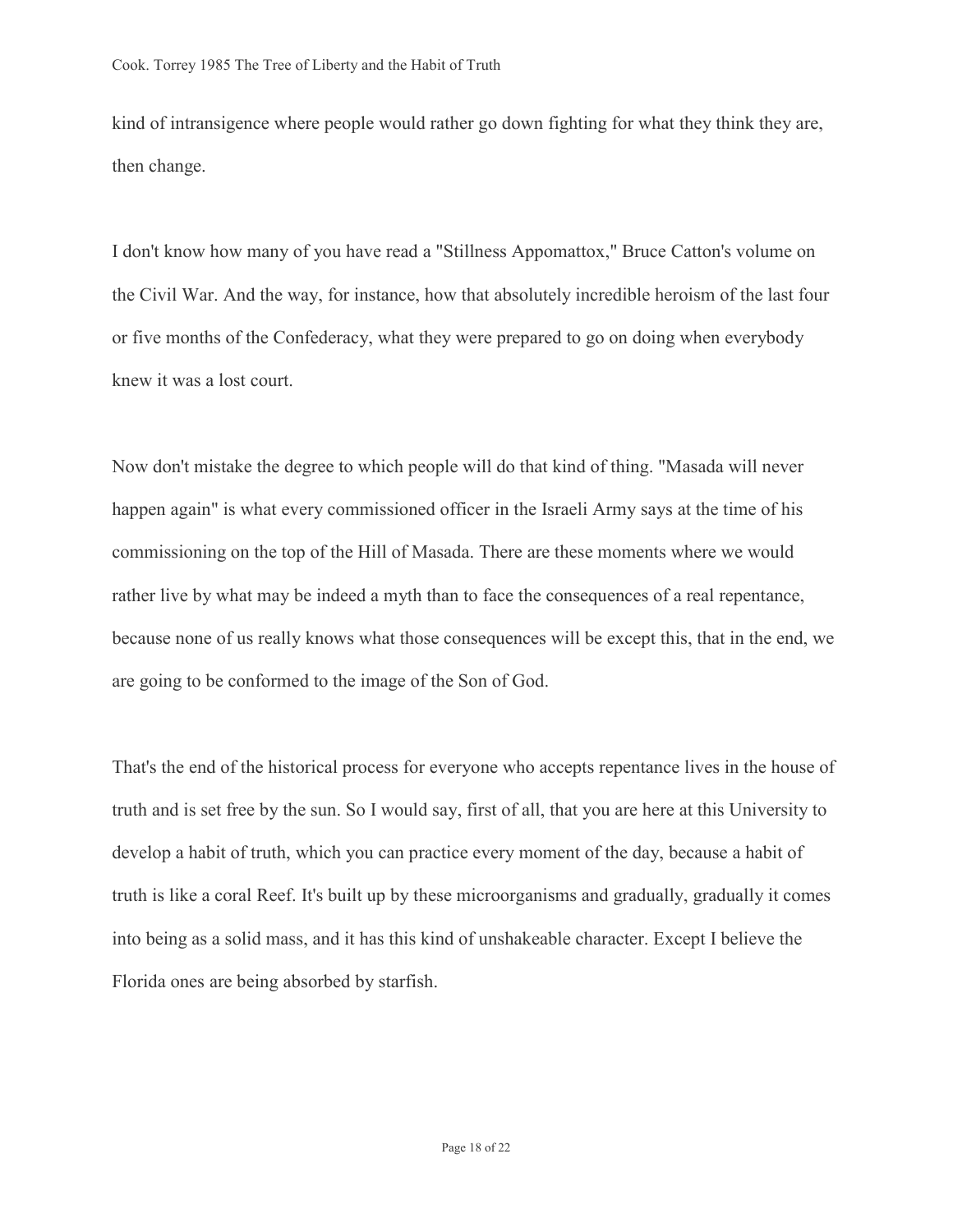But basically what I want to convey is the sense of the slow deposit of a thousand things every day that contribute to the building up of a habit of truth and a foundation of truth by practicing it all the time, practicing it in your classrooms. Fair enough, but practicing it in your dormitories. Even more important, practicing it in the way that you walk about your feet. Sod with the preparation of the Gospel of peace, does your gate suggest that? Oh, here comes so. And so look, let's Scram, let's get out of here before he upsets us again.

Or do you come into a group welcomed as the bringer of good news of victory from a distant quarter and over the Hill where the only thing that the anxious citizens in the city can see is the way the messenger is running on the horizon that tells them all they need to know whether it's victory or defeat. Well, that's one of the possibilities, too. Even the way we walk is going to say something about the habit of truth and the degree of freedom which we have. Secondly, a University education surely is intended to help you in this acquisition of a habit of truth.

But your classroom instruction, as I say, is only a small fraction of the total. And unless the habit extends throughout the rest of your life, you're going to find yourself in what is such a common dilemma of a University person that they are overdeveloped as far as their minds are concerned and underdeveloped as far as their emotions and their Wills are concerned, a habit of truth living in the word of God should make it possible for you to get the whole act together. As the desert fathers used to say, what is acquired in the mind from the Word of God has to descend into the heart.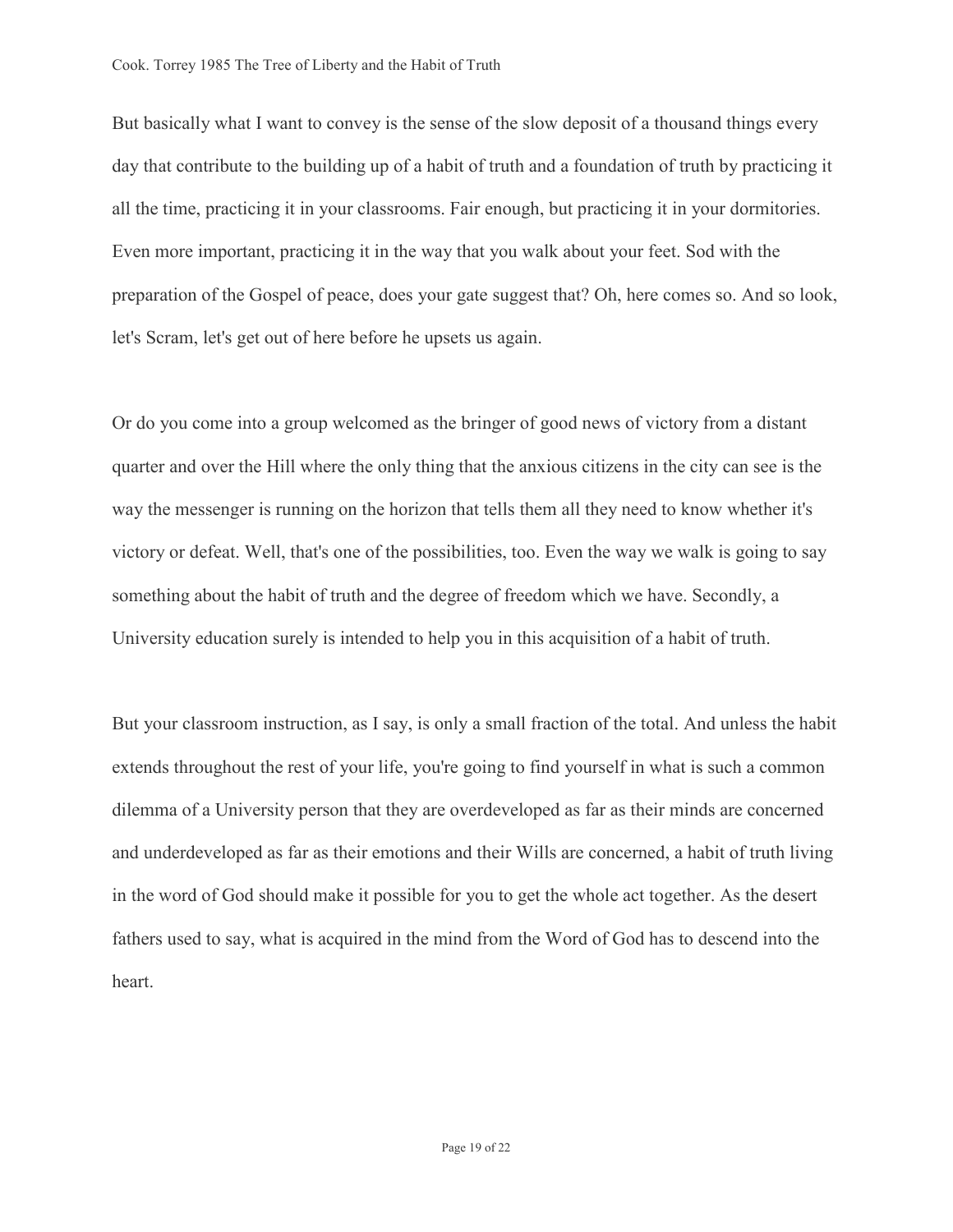For university graduates, my third point would be that speech matters much more importantly than most people realize. For your words, you're going to be judged academic people have or ought to have. This is part of their training, a vocabulary above average, and they're given that vocabulary so that you can express the nuances in language or in an experience. You don't have to say that everything is "awesome." I believe that's the new "in" word.

Put some nuances. "Awesome" is something it is reserved for an experience properly of God. And it's to be distinguished from awful. But those things are not so far apart as we like to think they come from the same route. But we've devalued awful. What's your speech like? Can it be trusted, even in the smallest particulars? That's a habit that requires a great deal of training. As James reminds us, it's the last of the members to come under the control of God. And therefore, of course, it's the one that needs most training.

My fourth point would be that you've got to remember that you cannot always be expected to be believed even when you are telling the truth. But that does not mean that you ought to alter your story. A witness is a witness to what he has seen and heard and touch and handled and tasted of the word of life. Not even Jesus was always believed, in fact, more often than not. And by most he was not believed.

And so this is where a great deal of the pressure comes on us who are bearing witness to the light of the world with the life that that light gives to others don't expect to be believed all the time. I draw great comfort from the parable of a sewer. I don't know quite how it works out in an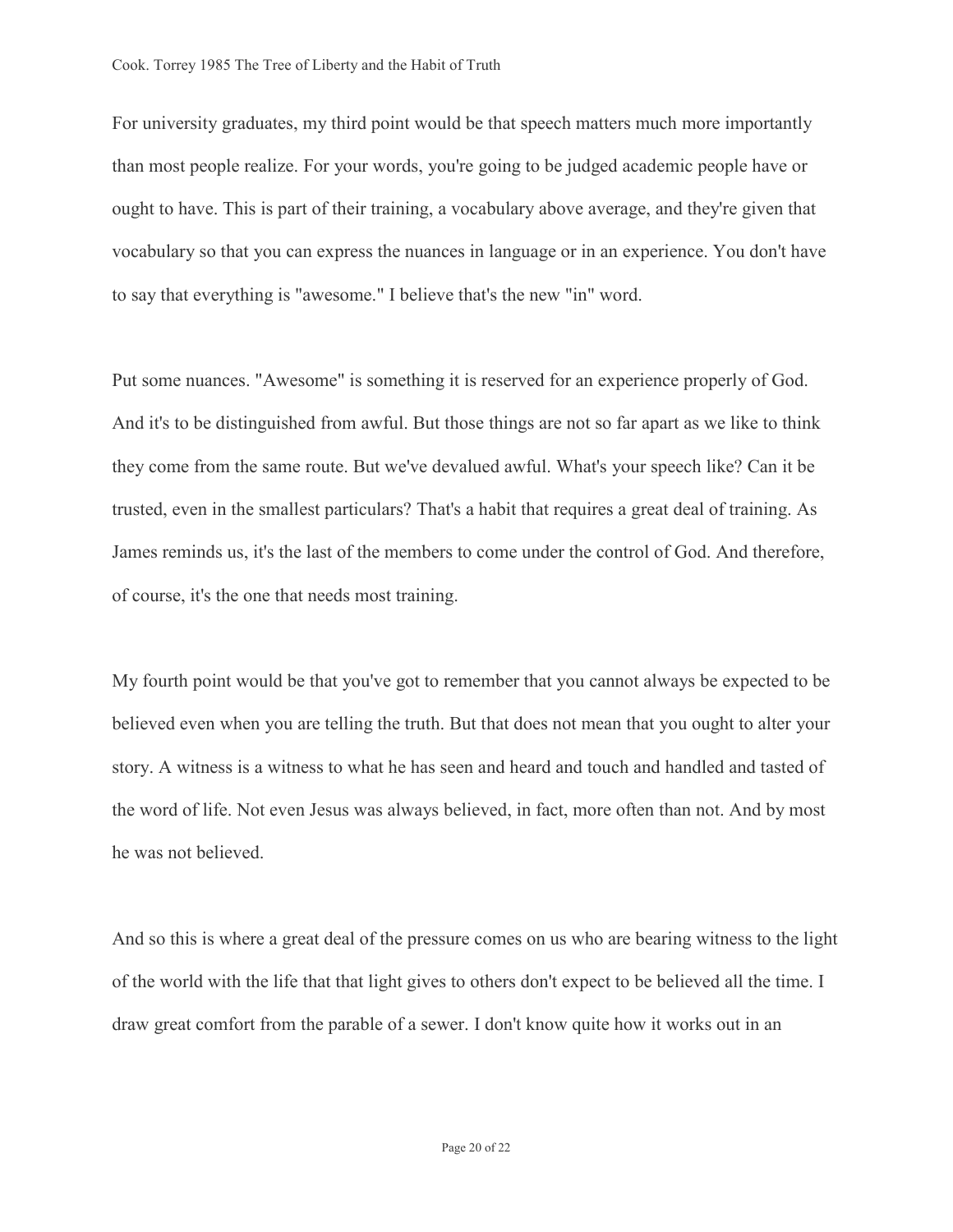audience like this this evening that there are four soils in every audience, and for three of them, what is said is not going to have any practical effect.

But while that fourth soil is going to multiply 30 or 60 or 100 fold to make up for what has been wasted, apparently on the other three quarters. All right. If you find yourself in that kind of a situation, it may be only one or two people in the group that you're speaking to. Don't worry.

If that takes root in their hearts, and if they cultivate it, then it will have done its purpose. Don't be put out. Therefore, by the pressure of unbelief or nonbelief in what you say. And finally, as a reward for the cultivation of the habit of truth, two things are going to happen.

The first is that we shall have the light of life, that's the promise, and even more, that the truth will set you free so that no longer will you have to live by the myths of contemporary culture because you have gone to the source.

You know that Grace and truth are inseparable for one another as much as violence and lies are inseparable from one another. How do you know it? You knew that when the light of that word fell on, you saw the disintegration, the disease, the evil, the wrong, all of those things which may have been your fault, or they may have been the fault of your ancestors. You knew that recognizing that to be the situation was the first step in an inexplicable process by which you were put together again, not according to the model that you were before you fell, but according to a new model, it not only were you a living being, but you become a lifegiving spirit.